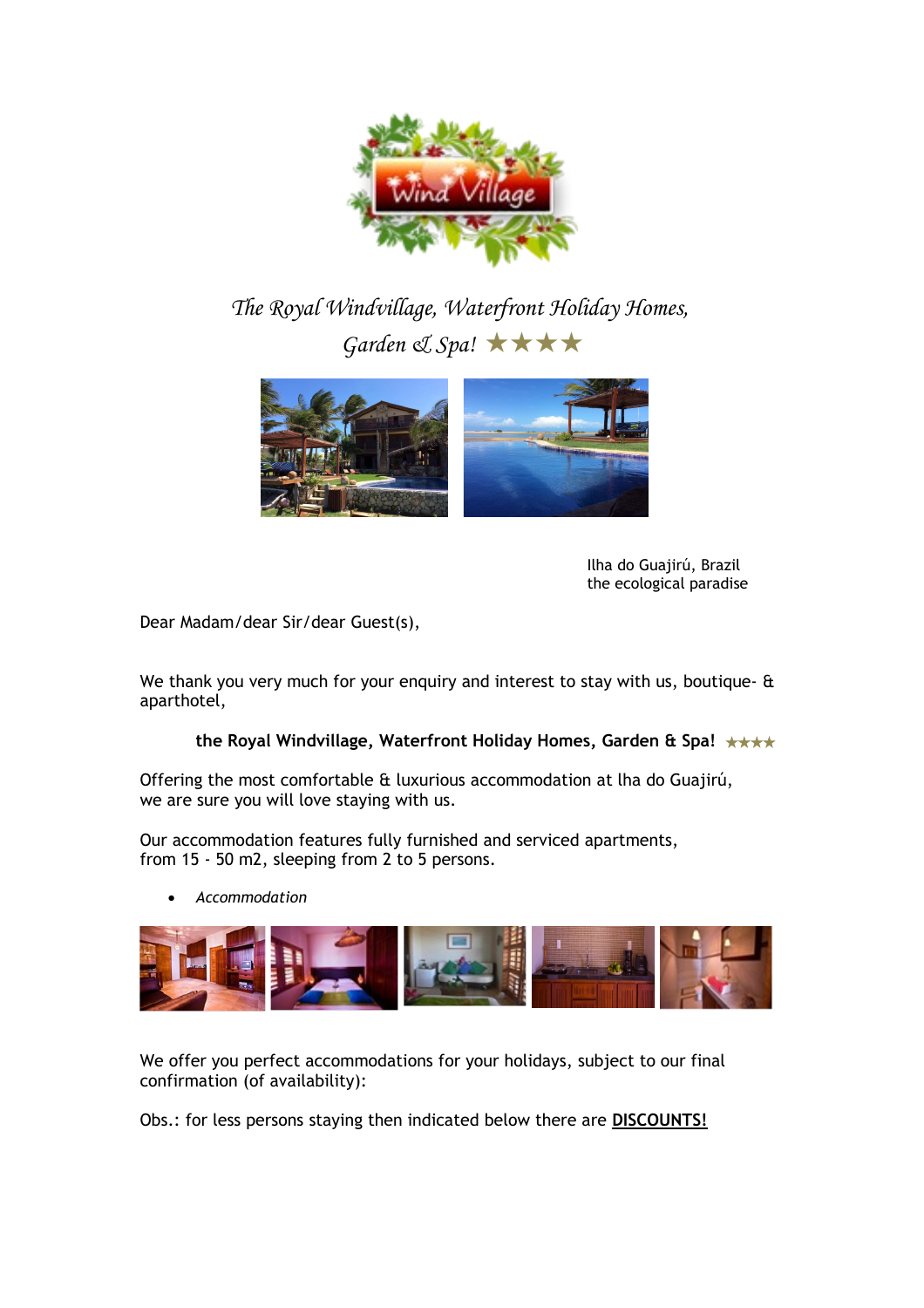**LOW SEASON: 1/3 till 31/7/2019**

| a COMFORT * apartment                                                               |                                | beachfront + garden or corridor view + airco/tv |      |                                        |
|-------------------------------------------------------------------------------------|--------------------------------|-------------------------------------------------|------|----------------------------------------|
| 15 m2, no kitchen,                                                                  |                                | 2 persons                                       | euro | $60.-p/night/apt$                      |
| a LUXURY ** apartment<br>veranda or windows + airco/tv:                             |                                | beachfront + garden view, with private          |      |                                        |
|                                                                                     | 35 m2, with kitchen, 5 persons |                                                 | euro | 110, - $p/$ night/apt                  |
| a SUPERIOR *** apartment<br>airco/tv                                                |                                | beachfront + sea view, with private veranda +   |      |                                        |
|                                                                                     | 20 m2, no kitchen, 2 persons   |                                                 | euro | 75.- p/night/apt                       |
|                                                                                     | 25 m2, no kitchen, 3 persons   |                                                 |      | euro 95.- p/night/apt                  |
| <b>All Contracts</b>                                                                | 40 m2, with kitchen, 5 persons |                                                 | euro | 115.- p/night/apt                      |
| $\blacksquare$                                                                      | 50 m2, with kitchen, 5 persons |                                                 | euro | 135.- p/night/apt                      |
| <b>MID SEASON:</b>                                                                  | 1/8/2019 ate 29/2/2020         |                                                 |      | (excl. $15/10 - 30/11 + 28/12 - 1/1$ ) |
| a COMFORT * apartment                                                               |                                | beachfront + garden or corridor view + airco/tv |      |                                        |
| 15 m2, no kitchen,                                                                  |                                | 2 persons                                       |      | euro 70,- p/night/apt                  |
| a LUXURY ** apartment<br>veranda or windows + airco/tv:                             |                                | beachfront + garden view, with private          |      |                                        |
|                                                                                     | 35 m2, with kitchen, 5 persons |                                                 | euro | 125, $- p /$ night/apt                 |
| a SUPERIOR *** apartment, beachfront + sea view, with private veranda +<br>airco/tv |                                |                                                 |      |                                        |
| 20 m2, no kitchen,                                                                  |                                | 2 persons                                       | euro | 85.- p/night/apt                       |
| 25 m2, no kitchen,                                                                  |                                | 3 persons                                       | euro | 110.- p/night/apt                      |
|                                                                                     | 40 m2, with kitchen, 5 persons |                                                 | euro | 135.- p/night/apt                      |
|                                                                                     | 50 m2, with kitchen, 5 persons |                                                 | euro | 150.- $p/$ night/apt                   |
| a ROYAL**** apartment<br>varanda & jacuzzi! + airco/tv:                             |                                | beachfront + sea view, with large private       |      |                                        |
| 35 m2, no kitchen,                                                                  |                                | 4 persons                                       | euro | 165, p/night/apt                       |



 **HIGH SEASON : 15/10 till 30/11 + 28/12 till 1/1**

|           | a COMFORT * apartment          | beachfront + garden or corridor view + |      |                  |
|-----------|--------------------------------|----------------------------------------|------|------------------|
| airco/tv: |                                |                                        |      |                  |
|           | - 15 m2, no kitchen, 2 persons |                                        | euro | 80,- p/night/apt |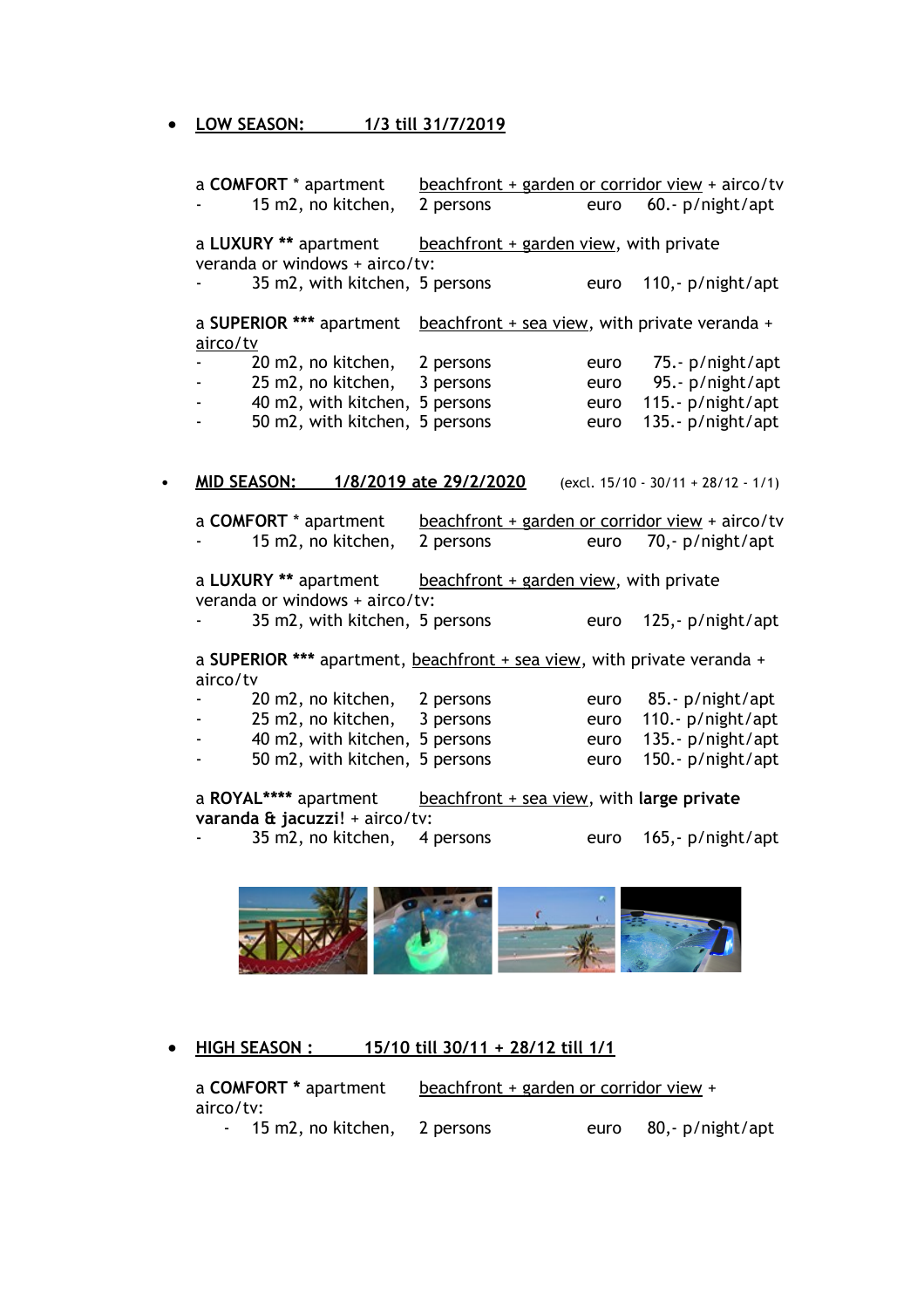| veranda or windows + airco/tv: |                                                                            | a LUXURY ** apartment beachfront + garden view, with private |      |                        |
|--------------------------------|----------------------------------------------------------------------------|--------------------------------------------------------------|------|------------------------|
|                                | - 35 m2, with kitchen, 5 persons                                           |                                                              | euro | 135.- $p/$ night/apt   |
|                                | a SUPERIOR *** apartment, $beachfront + sea view$ , with private veranda + |                                                              |      |                        |
| airco/tv:                      |                                                                            |                                                              |      |                        |
|                                | - 20 m2, no kitchen, 2 persons                                             |                                                              | euro | 100.- $p/$ night/apt   |
|                                | - 25 m2, no kitchen, 3 persons                                             |                                                              |      | euro 125.- p/night/apt |
|                                | - 40 m2, with kitchen, 5 persons                                           |                                                              |      | euro 150.- p/night/apt |
|                                | - 50 m2, with kitchen, 5 persons                                           |                                                              | euro | 170.- $p/$ night/apt   |
|                                | a ROYAL**** apartment, $\qquad$ beachfront + sea view, with large private  |                                                              |      |                        |
| varanda & jacuzzi! + airco/tv: |                                                                            |                                                              |      |                        |
|                                | - 35 m2, no kitchen, 4 persons                                             |                                                              | euro | 180,- p/night/apt      |

Obs.1: In case of less persons staying following discounts apply:

| 1 person less       | - euro 20                |
|---------------------|--------------------------|
| 2 persons less      | $-$ euro 20 $+$ 10       |
| 3 or 4 persons less | - euro $20 + 10 + 0 + 0$ |

Hammock sleeping, in addition to the number of persons stated per apartment, we charge - euro 17,50 (incl. breakfast)

Obs.2: For minimum 7 nights we allow 5 % discount (excl. high season)

Obs. 3: Min. stay during New Year: 3 nights.

The above rates are including:

- **daily cleaning,** shampoo & soap, **bed sheets, towels** & **linen**!
- a **large European style breakfast buffet**, with fresh eggs & various Brazilian specialties prepared in front of you!
- an **end of afternoon snack** to satisfy your appetite!
- a **full day consumption of coffee, tea & still water** in our bar *a Boca do Tubarao!*
- free WIFI all over the property & most of the beach!
- a **free use** of our **beach club & all facilities** being:
	- o our glass mosaic, super beachfront (0 mtrs!) infinity pool
	- o our beach showers, towels, sunbeds, tables & parasols
	- o our kite compressor, kayaks & kite launch- & land area
	- o our sundeck, relaxing matrasses, chairs & sofa´s
- a **free deposit** for your beach- & kitegear!
- a **free baby cod** (on reservation)!
- *Massage*

All our guests also enjoy a **10% discount** on all massage packages in our wellness center, managed by ms. Natalia Nascimento de Sousa, a qualified Brazilian mass therapist. For any reservations, feel free to contact Natalia directly on whatsapp +55 88 99916 5831 or e-mail: nataliasousa13@gmail.com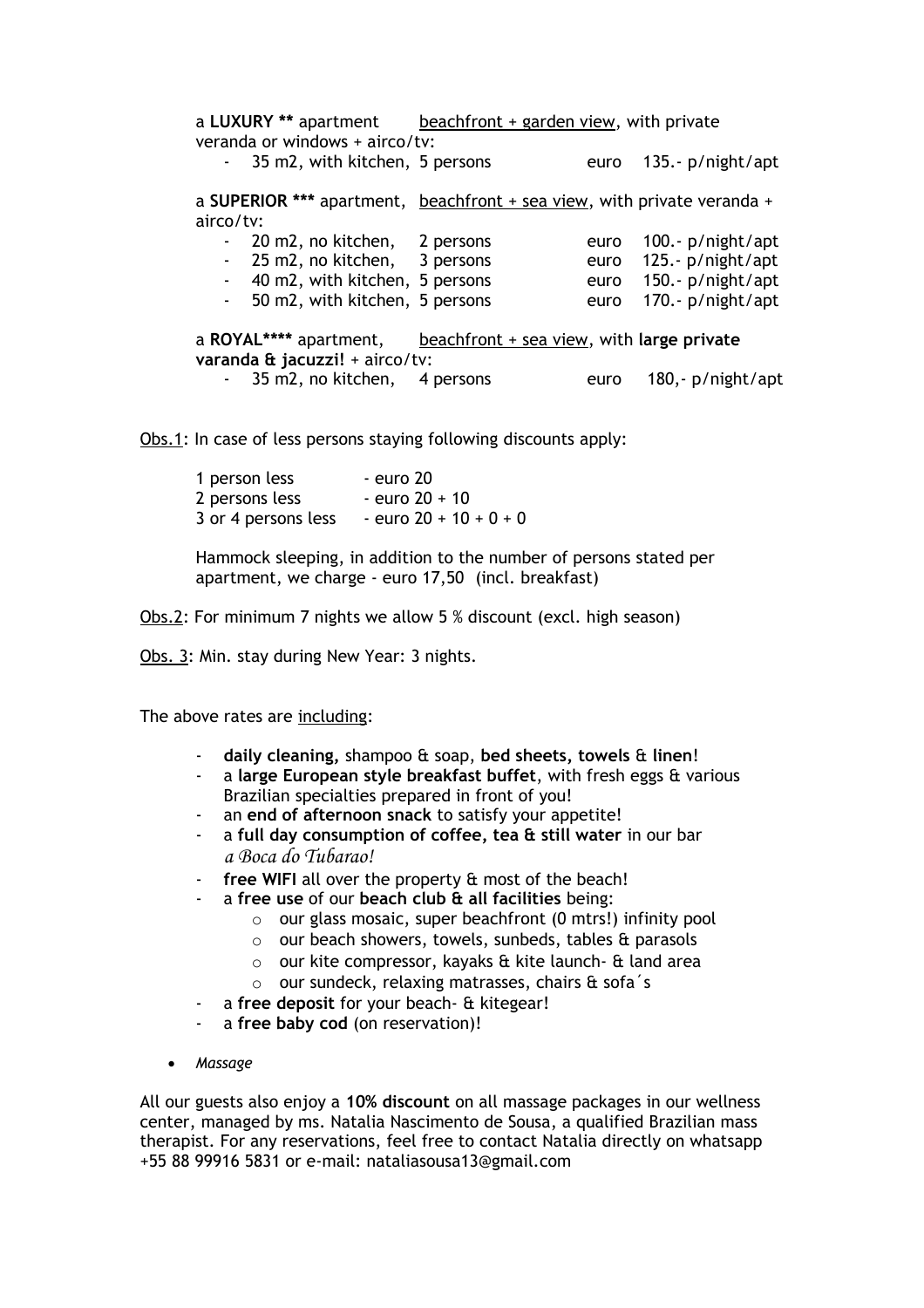*Kiteboarding, windsurfing, watersports & action*



The boutique- & aparthotel the Royal Windvillage also offers all types of kiteboarding service & assistance in our action center through a cooperation with:

## **WindExplorer Kiteboarding**



owner and IKO certified instructor: Nicolás Capdevila, Argentinian, fluent in spanish, portuguese & english e-mail: [windexplorerkiteboarding@gmail.com](mailto:windexplorerkiteboarding@gmail.com) whatsapp: +54 933 6469 3700

Here, our guests find wide range of options such as kite lessons, rentals, supervising, technical upgrades & repairs of your gear. Windexplorer also rents out directional (wave) boards and kayaks. For any information or reservations please feel free to contact WindExplorer Kiteboarding directly via e-mail or whatsapp. Here, Windvillage guests also enjoy a **10% discount** on all services.

*Airport transfer*

The rate for a transfer from and to the airport for max 4 persons including luggage is Rs 400.- one way. If you wish us to arrange this for you, please state so in your reservation.

Today, Ilha do Guajirú is e peninsula island, and accessible by normal car.

*Payment* 

For all reservations we need a deposit of minimum 50% at booking date. The balance 50% is to be effected min. 30 days before arrival. Payments can be effected as follows:

- by TED, debet card, cash or Iban payment at no extra cost
- by paypall at  $+ 5\%$  extra cost
	-
- by credit card at  $+10\%$  extra cost
- *Reservations*

All reservations can be made through the below stated details or directly online through our website www.thewindvillage.com

Please note our website is presently under revision due to which the rates for the season 2019/2020 are not yet updated in the pages "bookings" & "rates". They